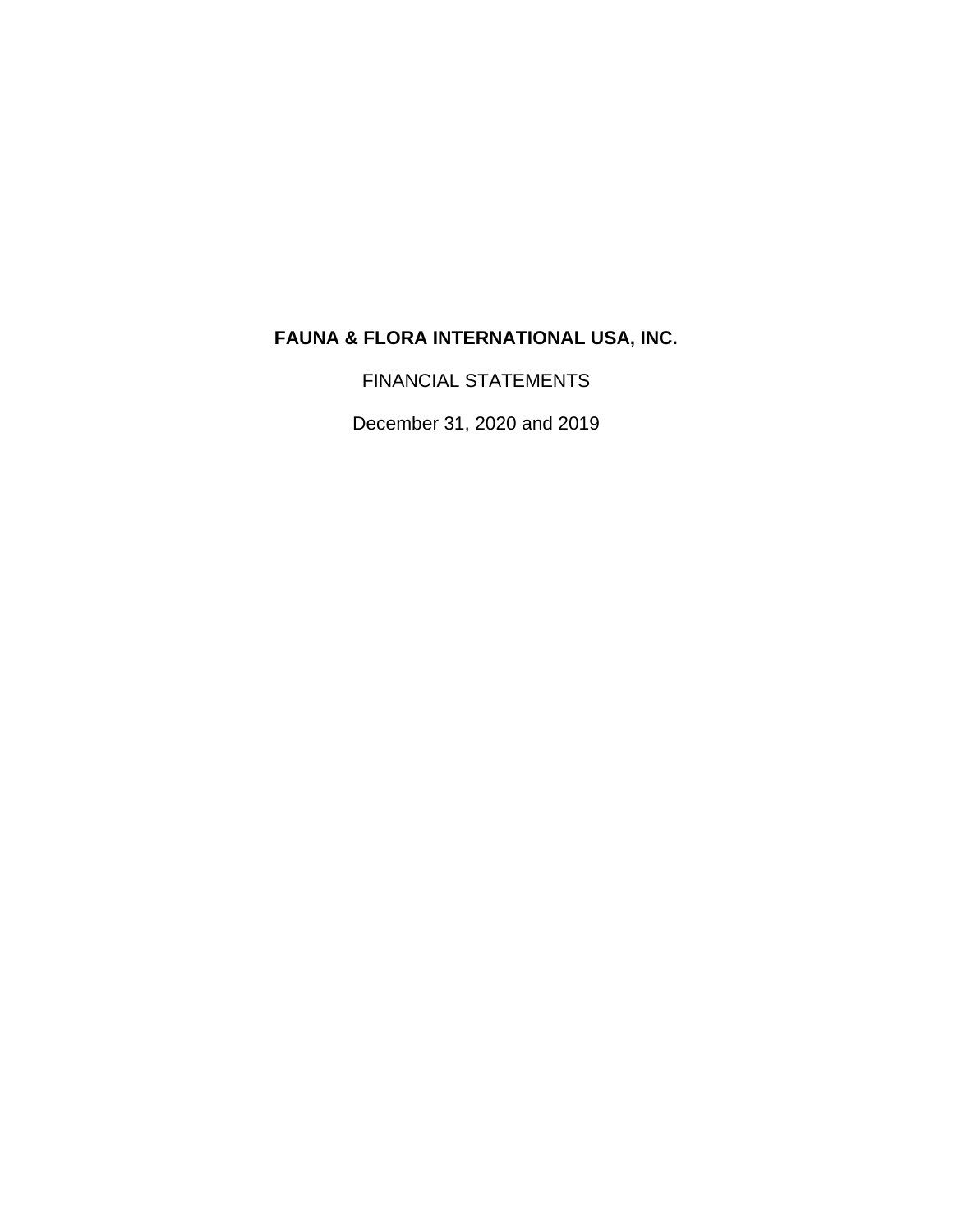# CONTENTS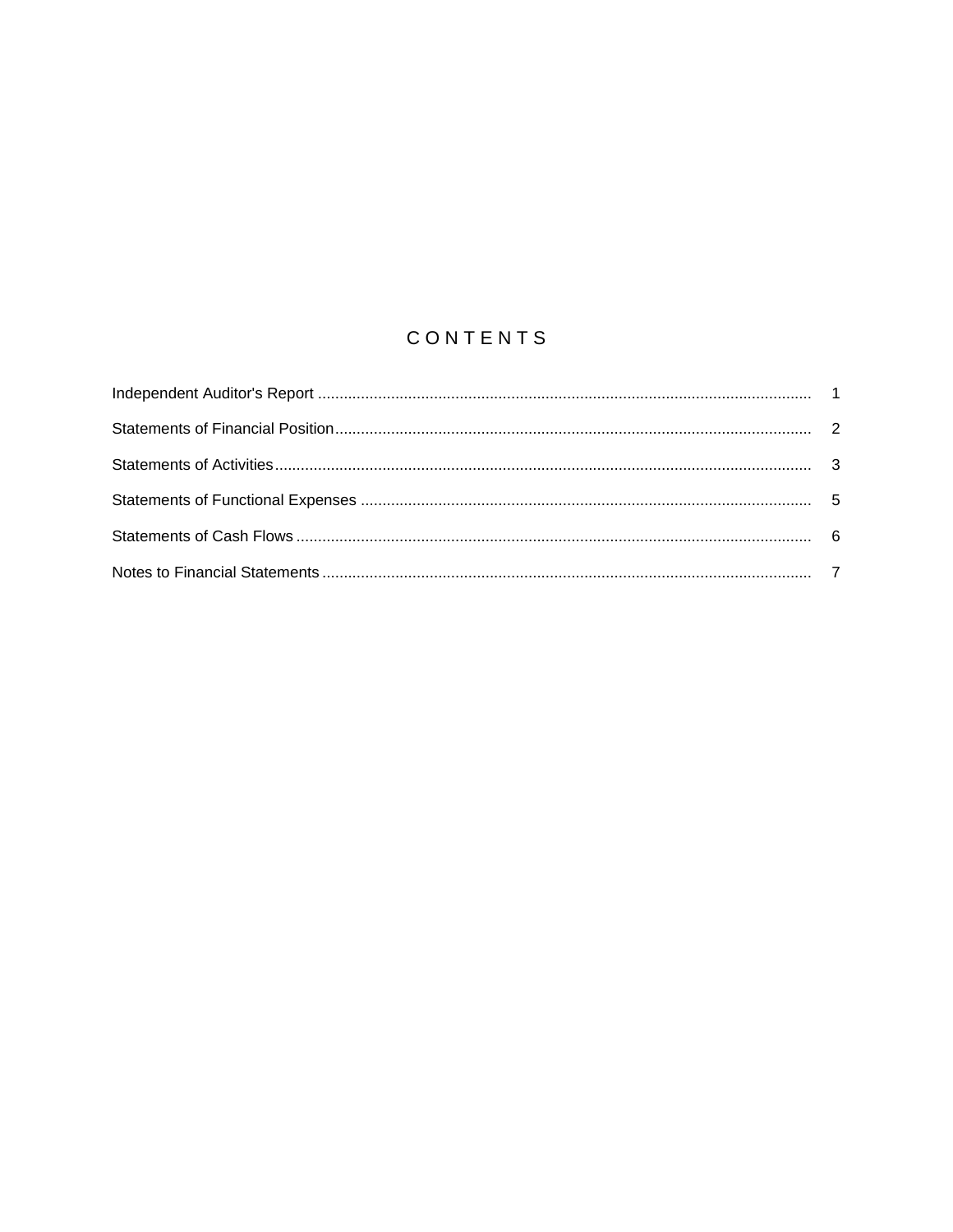



## INDEPENDENT AUDITOR'S REPORT

To the Board of Directors Fauna & Flora International USA, Inc. Washington, D.C.

We have audited the accompanying financial statements of Fauna & Flora International USA, Inc., which comprise the statements of financial position as of December 31, 2020 and 2019, and the related statements of activities, functional expenses, and cash flows for the years then ended, and the related notes to the financial statements.

#### *Management's Responsibility for the Financial Statements*

Management is responsible for the preparation and fair presentation of these financial statements in accordance with accounting principles generally accepted in the United States of America; this includes the design, implementation, and maintenance of internal control relevant to the preparation and fair presentation of financial statements that are free from material misstatement, whether due to fraud or error.

#### *Auditor's Responsibility*

Our responsibility is to express an opinion on these financial statements based on our audits. We conducted our audits in accordance with auditing standards generally accepted in the United States of America. Those standards require that we plan and perform the audit to obtain reasonable assurance about whether the financial statements are free from material misstatement.

An audit involves performing procedures to obtain audit evidence about the amounts and disclosures in the financial statements. The procedures selected depend on the auditor's judgment, including the assessment of the risks of material misstatement of the financial statements, whether due to fraud or error. In making those risk assessments, the auditor considers internal control relevant to the entity's preparation and fair presentation of the financial statements in order to design audit procedures that are appropriate in the circumstances, but not for the purpose of expressing an opinion on the effectiveness of the entity's internal control. Accordingly, we express no such opinion. An audit also includes evaluating the appropriateness of accounting policies used and the reasonableness of significant accounting estimates made by management, as well as evaluating the overall presentation of the financial statements.

We believe that the audit evidence we have obtained is sufficient and appropriate to provide a basis for our audit opinion.

## *Opinion*

In our opinion, the financial statements referred to above present fairly, in all material respects, the financial position of Fauna & Flora International USA, Inc. as of December 31, 2020 and 2019, and the changes in its net assets and its cash flows for the years then ended in accordance with accounting principles generally accepted in the United States of America.

Wegner also up

Wegner CPAs, LLP Alexandria, Virginia July 27, 2021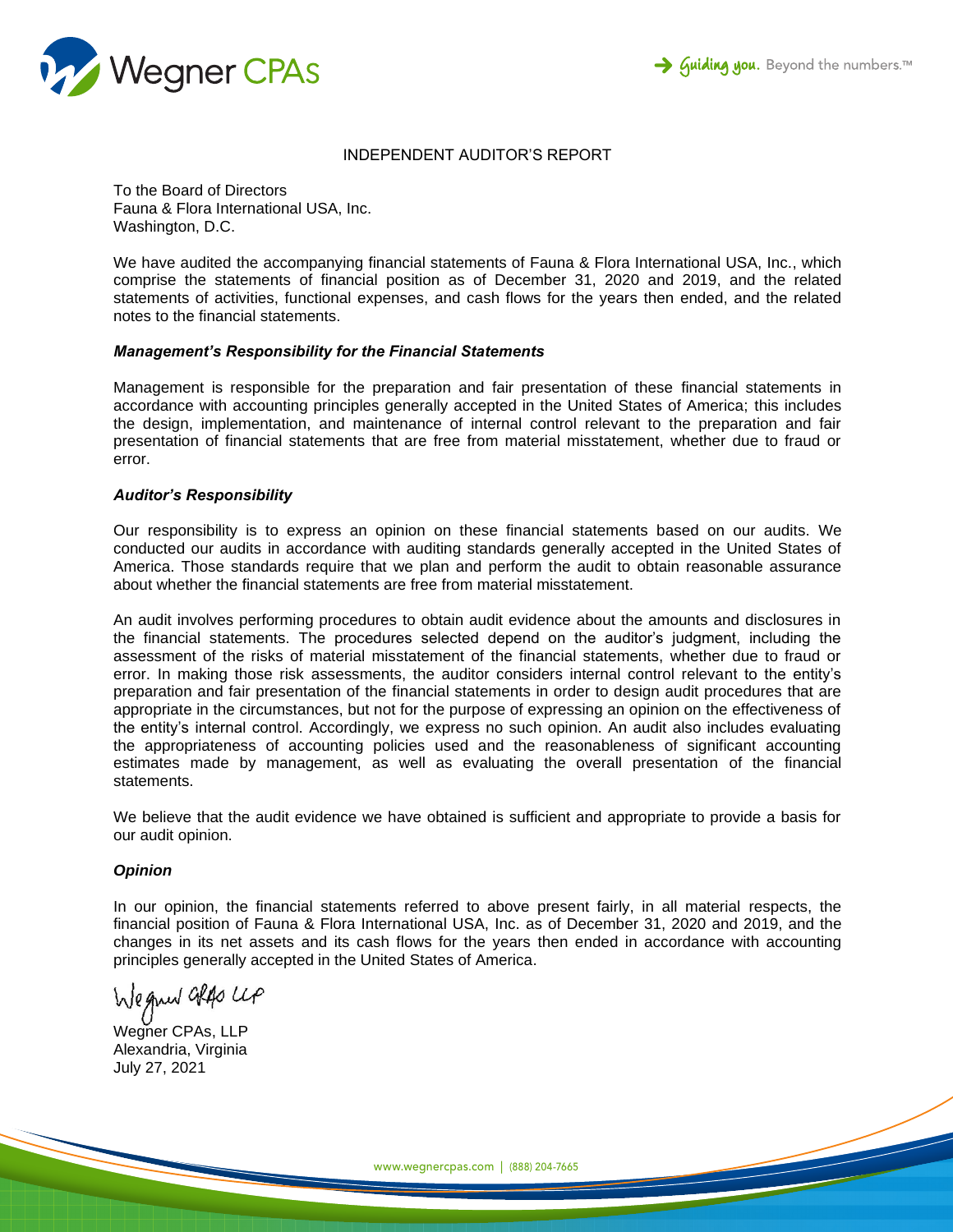## STATEMENTS OF FINANCIAL POSITION

December 31, 2020 and 2019

|                                                                                                                 | 2020                                        | 2019                              |
|-----------------------------------------------------------------------------------------------------------------|---------------------------------------------|-----------------------------------|
| <b>ASSETS</b><br><b>CURRENT ASSETS</b><br>Cash<br>Unconditional promises to give<br>Prepaid expenses<br>Deposit | \$<br>695,109<br>171,187<br>5,788<br>22,000 | \$<br>422,543<br>112,609<br>5,513 |
| <b>Total assets</b>                                                                                             | 894,084                                     | \$<br>540,665                     |
| <b>LIABILITIES AND NET ASSETS</b><br><b>CURRENT LIABILITIES</b><br>Accounts payable<br>Payable to FFI           | \$<br>9,492<br>93,012                       | \$<br>31,082<br>250,451           |
| <b>Total liabilities</b>                                                                                        | 102,504                                     | 281,533                           |
| <b>NET ASSETS</b><br>Without donor restrictions<br>With donor restrictions                                      | 409,823<br>381,757                          | 80,972<br>178,160                 |
| Total net assets                                                                                                | 791,580                                     | 259,132                           |
| <b>Total liabilities and net assets</b>                                                                         | \$<br>894,084                               | \$<br>540,665                     |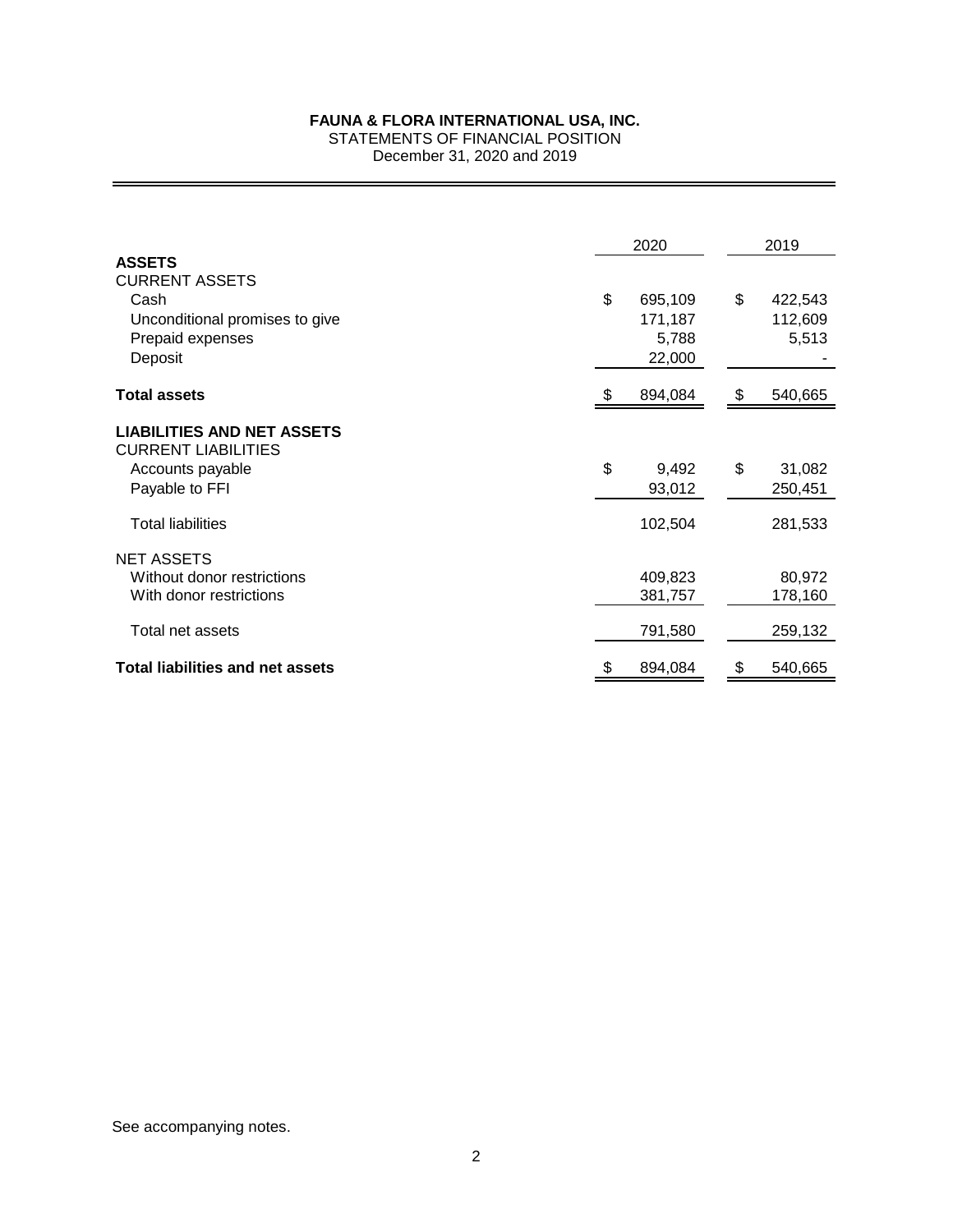STATEMENT OF ACTIVITIES Year Ended December 31, 2020

|                                              | <b>Without Donor</b><br><b>Restrictions</b> | <b>With Donor</b><br>Restrictions |           | Total           |
|----------------------------------------------|---------------------------------------------|-----------------------------------|-----------|-----------------|
| <b>SUPPORT AND REVENUE</b>                   |                                             |                                   |           |                 |
| Contributions and grants                     | \$<br>768,463                               | \$                                | 855,601   | \$<br>1,624,064 |
| <b>EXPENSES</b>                              |                                             |                                   |           |                 |
| Grants to support conservancy                | 903,055                                     |                                   |           | 903,055         |
| Management and general                       | 67.701                                      |                                   |           | 67.701          |
| Fundraising                                  | 120,860                                     |                                   |           | 120,860         |
| Total expenses                               | 1,091,616                                   |                                   |           | 1,091,616       |
| <b>NET ASSETS RELEASED FROM RESTRICTIONS</b> |                                             |                                   |           |                 |
| Satisfaction of purpose restrictions         | 652,004                                     |                                   | (652,004) |                 |
| Change in net assets                         | 328,851                                     |                                   | 203,597   | 532,448         |
| Net assets at beginning of year              | 80,972                                      |                                   | 178,160   | 259,132         |
| Net assets at end of year                    | 409,823                                     | S                                 | 381,757   | \$<br>791,580   |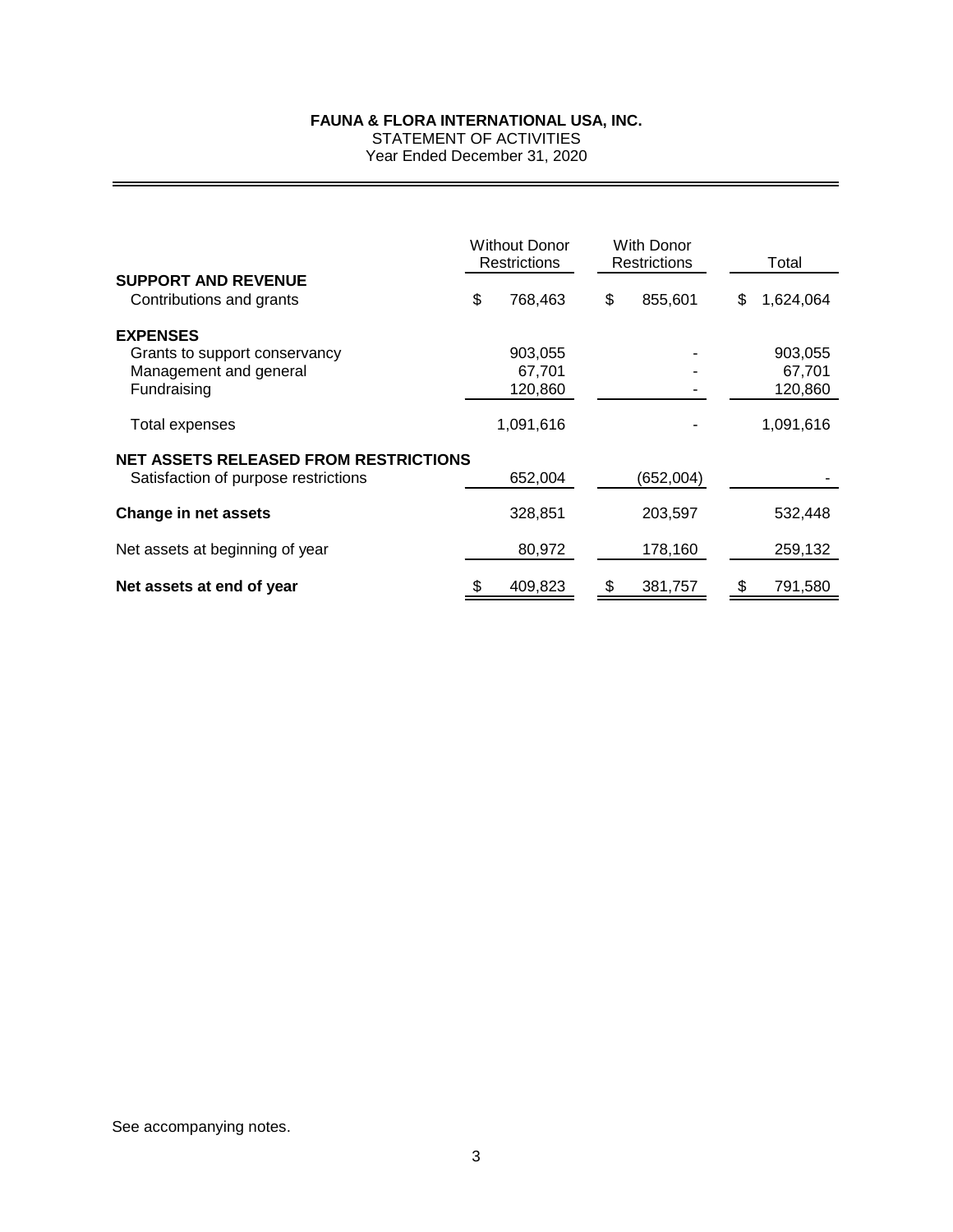STATEMENT OF ACTIVITIES Year Ended December 31, 2019

|                                              | <b>Without Donor</b><br>Restrictions | <b>With Donor</b><br><b>Restrictions</b> | Total           |
|----------------------------------------------|--------------------------------------|------------------------------------------|-----------------|
| <b>SUPPORT AND REVENUE</b>                   |                                      |                                          |                 |
| Contributions and grants                     | \$.<br>3,027,115                     | \$<br>523,158                            | \$<br>3,550,273 |
| Interest income                              |                                      |                                          |                 |
| Total support and revenue                    | 3,027,116                            | 523,158                                  | 3,550,274       |
| <b>EXPENSES</b>                              |                                      |                                          |                 |
| Grants to support conservancy                | 3,227,543                            |                                          | 3,227,543       |
| Management and general                       | 125,570                              |                                          | 125,570         |
| Fundraising                                  | 68,260                               |                                          | 68,260          |
| Total expenses                               | 3,421,373                            |                                          | 3,421,373       |
| <b>NET ASSETS RELEASED FROM RESTRICTIONS</b> |                                      |                                          |                 |
| Satisfaction of purpose restrictions         | 377,598                              | (377,598)                                |                 |
| <b>Change in net assets</b>                  | (16,660)                             | 145,560                                  | 128,900         |
| Net assets at beginning of year              | 97,632                               | 32,600                                   | 130,232         |
| Net assets at end of year                    | 80,972                               | 178,160<br>\$                            | 259,132<br>\$   |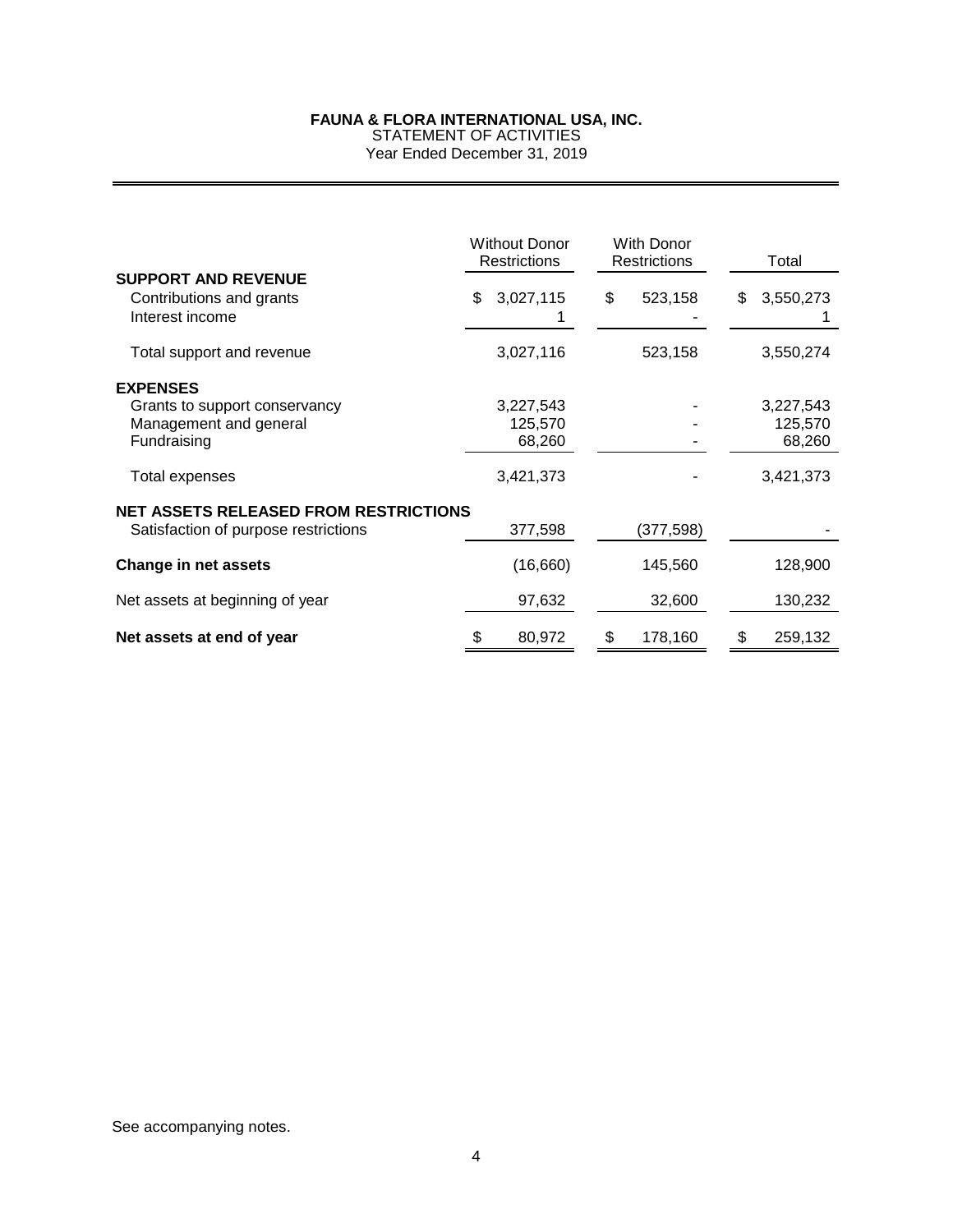STATEMENTS OF FUNCTIONAL EXPENSES

Years Ended December 31, 2020 and 2019

| 2020                                                                                                                        | Grants to<br>Support<br>Conservancy | Management<br>and General                         | Fundraising                            | Total                                                                          |
|-----------------------------------------------------------------------------------------------------------------------------|-------------------------------------|---------------------------------------------------|----------------------------------------|--------------------------------------------------------------------------------|
| Grants and assistance<br>Personnel<br>Professional fees<br>Occupancy<br>Equipment<br>Travel<br>Insurance<br>Office expenses | \$<br>903,055                       | \$<br>20,627<br>34,422<br>4,546<br>1,533<br>6,573 | \$<br>21,935<br>96,921<br>452<br>1,552 | \$<br>903,055<br>21,935<br>117,548<br>34,422<br>4,546<br>452<br>1,533<br>8,125 |
| <b>Total expenses</b>                                                                                                       | 903,055                             | \$<br>67,701                                      | 120,860                                | \$<br>1,091,616                                                                |
| 2019                                                                                                                        | Grants to<br>Support<br>Conservancy | Management<br>and General                         | Fundraising                            | Total                                                                          |
| Grants and assistance<br>Professional fees<br>Occupancy<br>Travel<br>Insurance<br>Office expenses                           | \$<br>3,227,543                     | \$<br>85,797<br>32,921<br>2,398<br>1,674<br>2,780 | \$<br>64,389<br>3,871                  | \$<br>3,227,543<br>150,186<br>32,921<br>6,269<br>1,674<br>2,780                |
| <b>Total expenses</b>                                                                                                       | \$<br>3,227,543                     | \$<br>125,570                                     | \$<br>68,260                           | \$<br>3,421,373                                                                |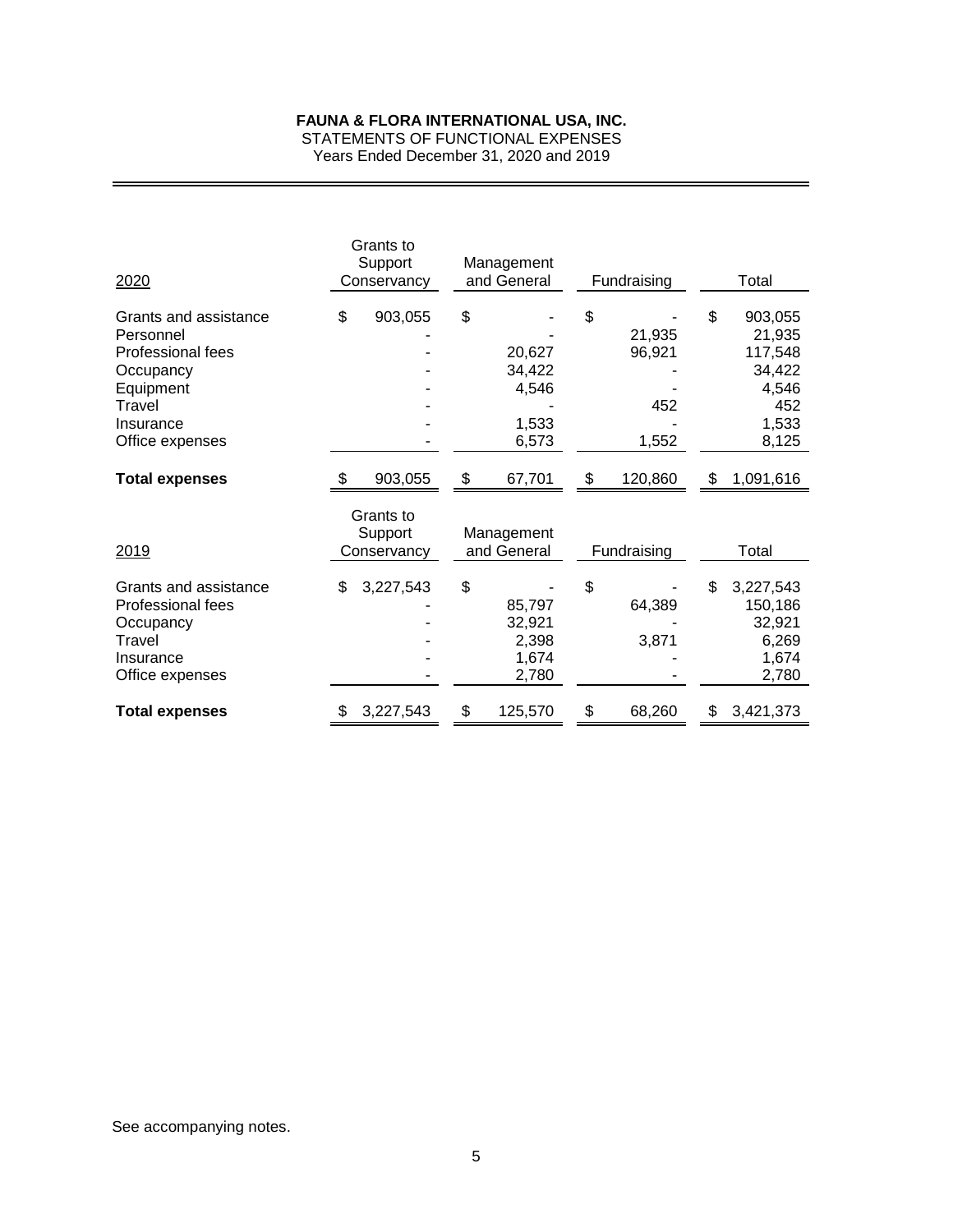STATEMENTS OF CASH FLOWS Years Ended December 31, 2020 and 2019

|                                                                                                                                                                            | 2020 |                                | 2019 |                  |
|----------------------------------------------------------------------------------------------------------------------------------------------------------------------------|------|--------------------------------|------|------------------|
| <b>CASH FLOWS FROM OPERATING ACTIVITIES</b><br>Change in net assets<br>Adjustments to reconcile change in net assets<br>to change in cash<br>(Increase) decrease in assets | \$   | 532,448                        | \$   | 128,900          |
| Unconditional promises to give<br>Prepaid expenses<br>Deposit<br>Increase (decrease) in liabilities                                                                        |      | (58, 578)<br>(275)<br>(22,000) |      | 118.741<br>(123) |
| Accounts payable<br>Payable to FFI                                                                                                                                         |      | (21, 590)<br>(157, 439)        |      | 15,090<br>41,642 |
| Change in cash                                                                                                                                                             |      | 272,566                        |      | 304,250          |
| Cash at beginning of year                                                                                                                                                  |      | 422,543                        |      | 118,293          |
| Cash at end of year                                                                                                                                                        |      | 695,109                        |      | 422,543          |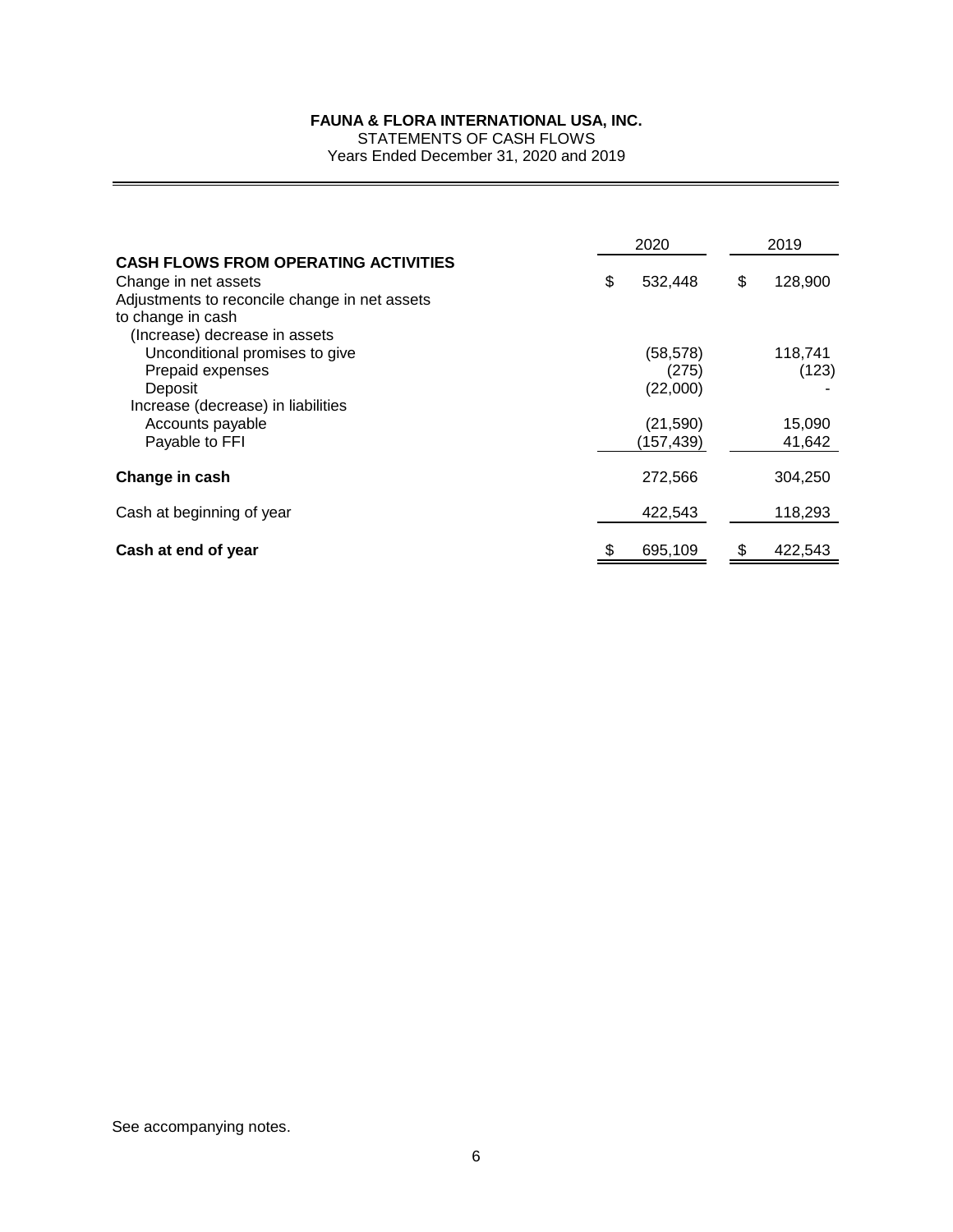NOTES TO FINANCIAL STATEMENTS

December 31, 2020 and 2019

## NOTE 1—SUMMARY OF SIGNIFICANT ACCOUNTING POLICIES

## **Nature of Activities**

Fauna & Flora International USA, Inc. (FFI USA) is a non-profit organization created in 2016 that works to conserve threatened species and ecosystems worldwide, choosing solutions that are sustainable, based on sound science, and that take account of human needs. FFI USA is primarily funded by contributions and grants.

#### **Promises to Give**

Unconditional promises to give are recognized as revenues in the period received and as assets, decreases of liabilities, or expenses depending on the form of the benefits received. Conditional promises to give are recognized only when the conditions on which they depend are substantially met and the promises become unconditional.

#### **Contributions**

Contributions received are recorded as increases in net assets without donor restrictions or net assets with donor restrictions, depending on the existence and/or nature of any donor restrictions. When a restriction expires (that is, when a stipulated time restriction ends or purpose restriction is accomplished), net assets with donor restrictions are reclassified to net assets without donor restrictions and reported in the statements of activities as net assets released from restrictions.

## **Expense Allocation**

Expenses are classified according to the program services and supporting activities for which they were incurred and are reported on a functional basis in the accompanying statements of functional expenses. Direct costs associated with specific programs are recorded as program services expenses. Direct costs associated with management and general and fundraising are recorded as supporting activities.

#### **Income Tax Status**

FFI USA is exempt from federal income tax under Section 501(c)(3) of the Internal Revenue Code. In addition, FFI USA qualifies for the charitable contribution deduction under Section 170(b)(1)(A) and has been classified as an organization other than a private foundation under Section 509(a)(2).

#### **Estimates**

The preparation of financial statements in conformity with generally accepted accounting principles requires management to make estimates and assumptions that affect the reported amounts of assets and liabilities and disclosure of contingent assets and liabilities at the date of the financial statements and the reported amounts of revenues and expenses during the reporting period. Actual results could differ from those estimates.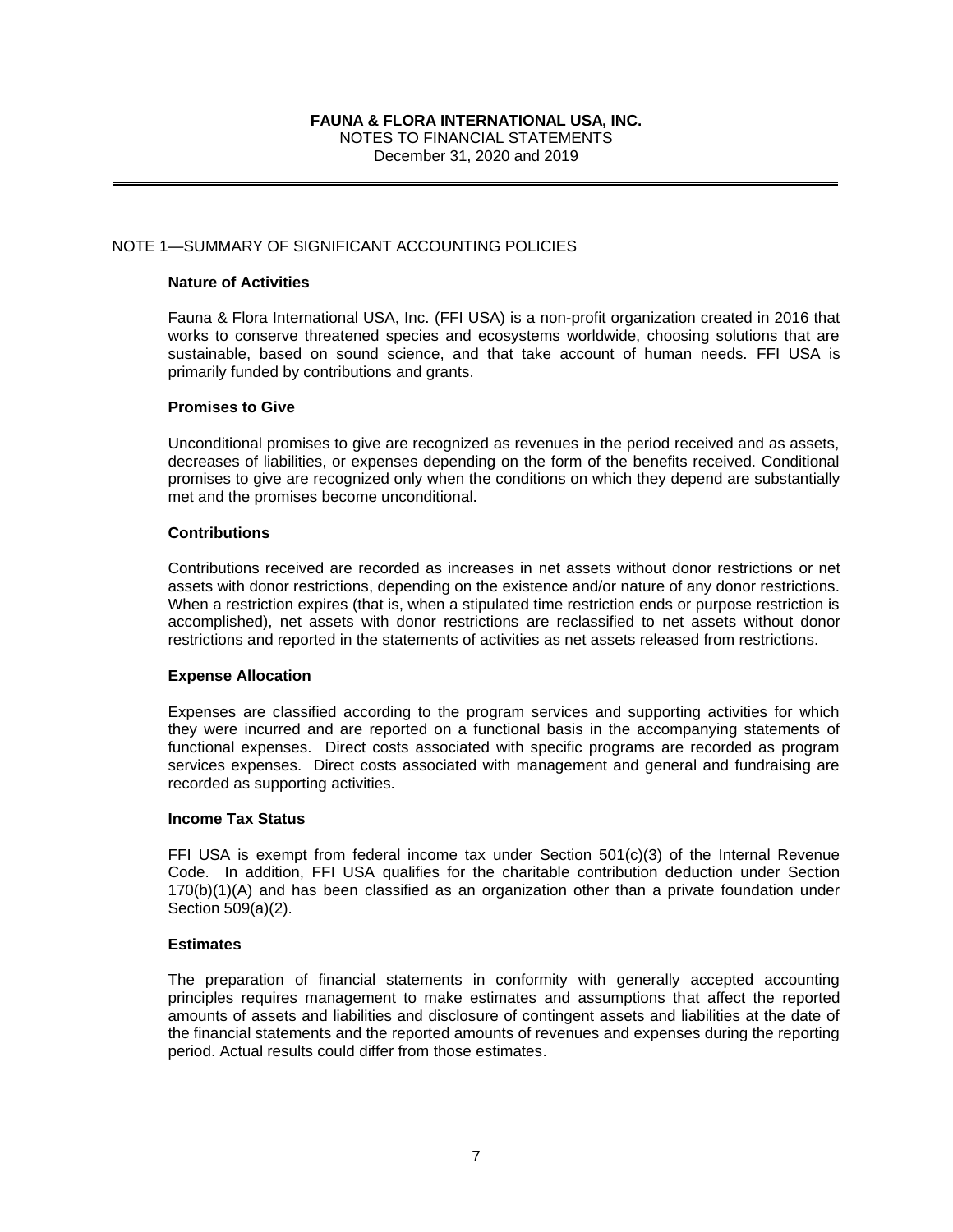# NOTES TO FINANCIAL STATEMENTS

December 31, 2020 and 2019

# NOTE 1—SUMMARY OF SIGNIFICANT ACCOUNTING POLICIES (continued)

#### **Date of Management's Review**

Management has evaluated subsequent events through July 27, 2021, the date which the financial statements were available to be issued.

#### NOTE 2—NET ASSETS

At December 31, 2020 and 2019, net assets with donor restrictions are restricted for conservation projects.

# NOTE 3—CONCENTRATIONS

#### **Contributions**

For the years ended December 31, 2020 and 2019, 58% and 92% of FFI USA's support was received from five donors.

#### **Credit Risk**

FFI USA maintains its cash balances at one financial institution located in Washington, D.C. The balances are insured by the Federal Deposit Insurance Corporation up to \$250,000. At December 31, 2020 and 2019, FFI USA's uninsured cash balances total approximately \$445,000 and \$172,000, respectively.

#### NOTE 4—LIQUIDITY AND AVAILABILITY

The following reflects FFI USA's financial assets as of the date of the statements of financial position, reduced by amounts not available for expenditures within one year of the date of the statements of financial position because of donor-imposed restrictions.

|                                                                                                                   | 2020 |                              |    | 2019               |
|-------------------------------------------------------------------------------------------------------------------|------|------------------------------|----|--------------------|
| Financial assets at year-end:<br>Cash<br>Unconditional promises to give<br>Deposit                                | \$   | 695,109<br>171,187<br>22,000 | \$ | 422,543<br>112,609 |
| Total financial assets at year-end<br>Less those unavailable for general expenditures<br>within one year, due to: | \$   | 888,296                      | \$ | 535,152            |
| Restricted by donor with purpose restrictions                                                                     |      | (381,757)                    |    | (178,160)          |
| Financial assets available to meet cash needs for<br>general expenditures within one year                         |      | 506,539                      |    | 356,992            |

As part of FFI USA's liquidity management, it has a policy to structure its financial assets to be available as its general expenditures, liabilities, and other obligations comes due.